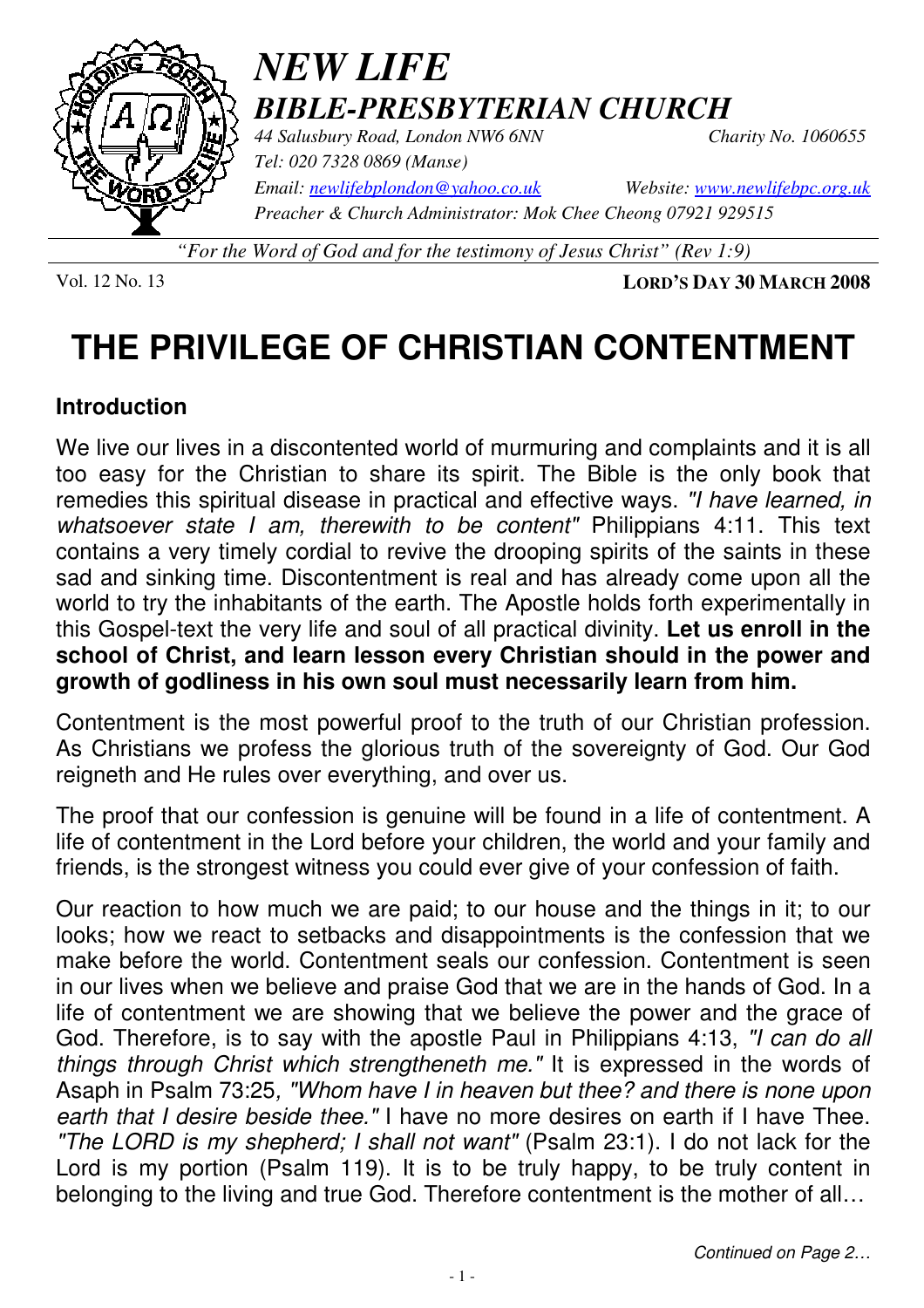graces. For out of the womb of contentment is born thankfulness, joyfulness, love and usefulness in our Christian walk.

Do we possess the grace of Christian contentment, of peace and a satisfaction in our soul? Do we believe that God will meet all our needs and has met our great need in Christ, and that the heavenly Father works all things for our good?

Or do we live a life of discontentment? Are we thankful about our spouse, church, house, our cars, our jobs, pays, weights, looks, children, or clothes, or that we have no or little money, that we are dissatisfied with our wife or husband, that we are dissatisfied with a single life or married life, or with the church or with the elders, or with fellow believers or with ourselves or God?

# **Content in the Grace of God**

Contentment is a very important word in the Scriptures. If depression may be said to be the life in darkness, contentment is the life in the sunshine of God's countenance. **Contentment is the crown of the Christian life.** The word means "to be sufficient, to be enough, to be full." God Himself is the complete and sufficient One. He is full. Contentment, therefore, involves God. Contentment can be found only when the God of the Bible is our God by His grace.

Philippians 4:11 says, "Not that I speak in respect of want: for I have learned, in whatsoever state I am, therewith to be content." Again we read in 1 Timothy 6:6-8, "But godliness with contentment is great gain. For we brought nothing into this world, and it is certain we can carry nothing out. And having food and raiment let us be therewith content." In Hebrews 13:5 we are exhorted that our "conversation be without covetousness; and be content with such things as ye have: for he (God) hath said, I will never leave thee, nor forsake thee." We also find the word contentment in the Scripture translated by the word sufficient, for instance, in 2 Corinthians 9:8: "And God is able to make all grace abound toward you; that ye, always having all sufficiency in all things, may abound to every good work." And again, 2 Corinthians 12:9, God's words to the apostle Paul concerning the thorn in the flesh: "My grace is sufficient for thee".

What is the secret of contentment? Contentment is the confidence of faith in the sufficiency of God's provision for my needs and it is the confidence of the sufficiency of God's grace for every circumstance. The evidence of contentment is to experience the peace of God. It is to say, "Have Thine own way." It is the knowledge of God's power and the knowledge of God's grace, a knowledge rooted in the heart of faith. Hebrews 13:5 says, "Let your conversation be without covetousness; and be content with such things as ye have: for he hath said, I will never leave thee, nor forsake thee."

**To be content means that one believes God will meet his needs and that God will work all circumstances for his good.** A godly person has found…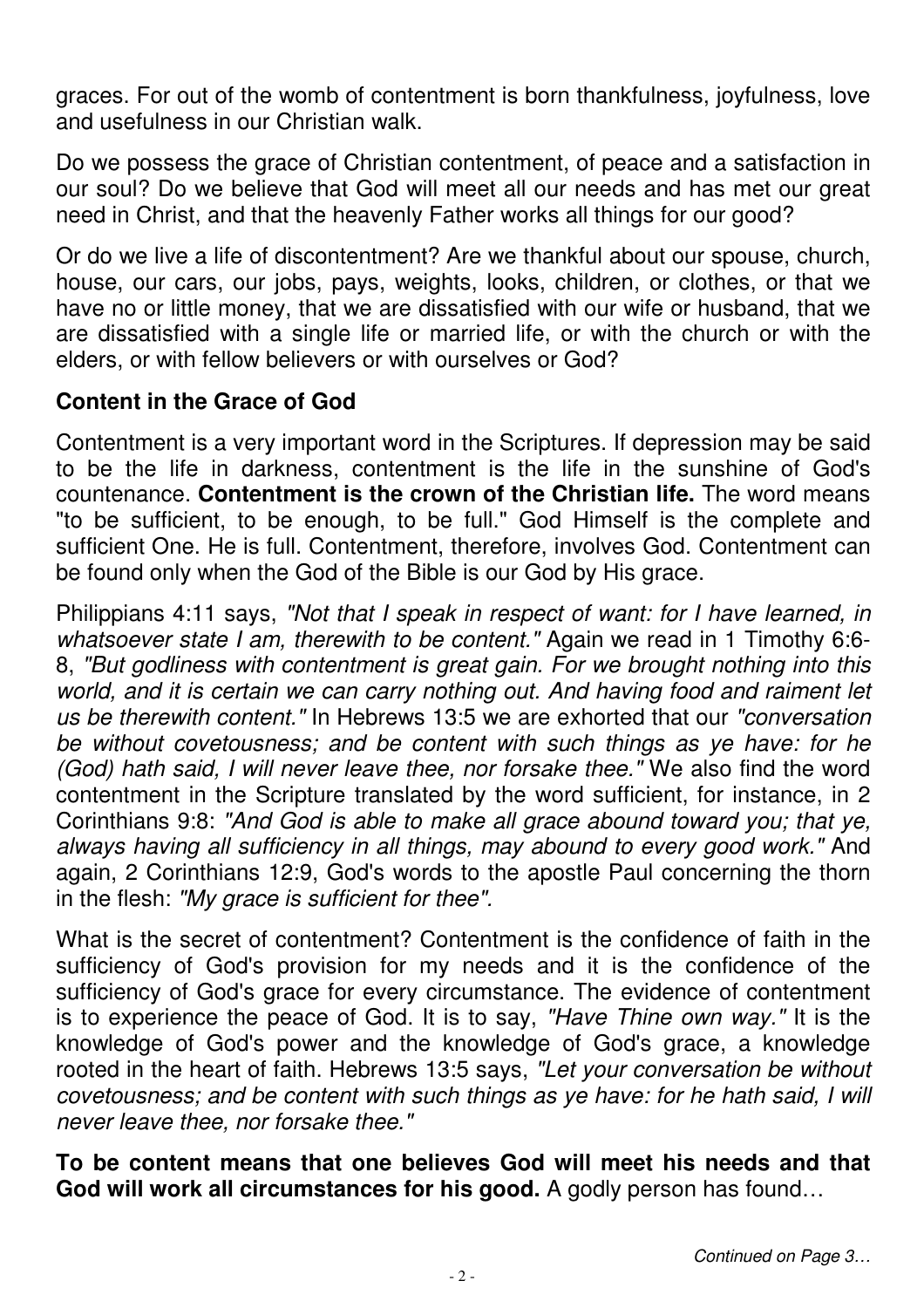what the envious, greedy and discontented are looking for and never find. He has found satisfaction when he has found rest for his soul in God.

# **Counterfeits of Contentment**

To know what Christian contentment is, we must distinguish it from its counterfeits. We must know what it is not. Christian contentment is placid, easygoing, and matter-of-fact. You may have such a personality or temperament. But you must not confuse that temperament with the grace of contentment. It is not simply about our personal tolerance level as a measure of contentment.

**Christian contentment is not indifference or complacency.** For while one can be easy-going over setbacks and complacent about problems, one can also then be easy-going over sin and complacent about God. Contentment is the spiritual transforming grace as a result of the life of the Spirit of God working in our hearts.

**Contentment is not self-righteousness or to be self-satisfied.** When God gives us the grace of Christian contentment it does not mean that we do not do our best. Christian contentment is not self-satisfaction, of the brand of the Pharisees who felt no guilt, no sense of failure, before the holy God. That is something that is rooted in the conceit of self. That is blindness, spiritual ignorance, and folly before the thrice Holy God, who calls us to be holy and to serve Him with a wholehearted obedience. Contentment is not simply a matter of temperament, it is not simply a matter of self satisfaction, it is not simply that we do not complain. All of those things do not add up to Christian contentment. 1 Timothy 6:6 says it all, "But godliness with contentment is great gain."

**Christian contentment is not inner repression.** It is not when all of our desires and ambitions are firmly repressed within us. Christian contentment is not the ability simply to hold things down. Christian contentment is a gracious work in the heart. It is a giving all things over to the hand of God. It is submitting to the hand of the Lord and believing that what He does He does well. Contentment is when the grace of God is rooted in the heart, it is inward. It transcends the physical and the material. The apostle Paul said, "I am content in whatsoever state I am." That is the difference between being content with the world and being content in the world. We may be content in the world, in the world of things; but we are not contented with it. Our contentment is not due to our possessions, to the things that God has given to us in this world. We are content in the world temporarily but what gives us contentment is not the physical, not the material, but it is God Himself.

Christian contentment is a present possession, we cannot plan our contentment because we are presently sinful, rebellious, and discontent. So often we say, "Well, when I get to this certain point and when we have this and that in my life, then I will be contented." And that is present discontentment and covetousness in action.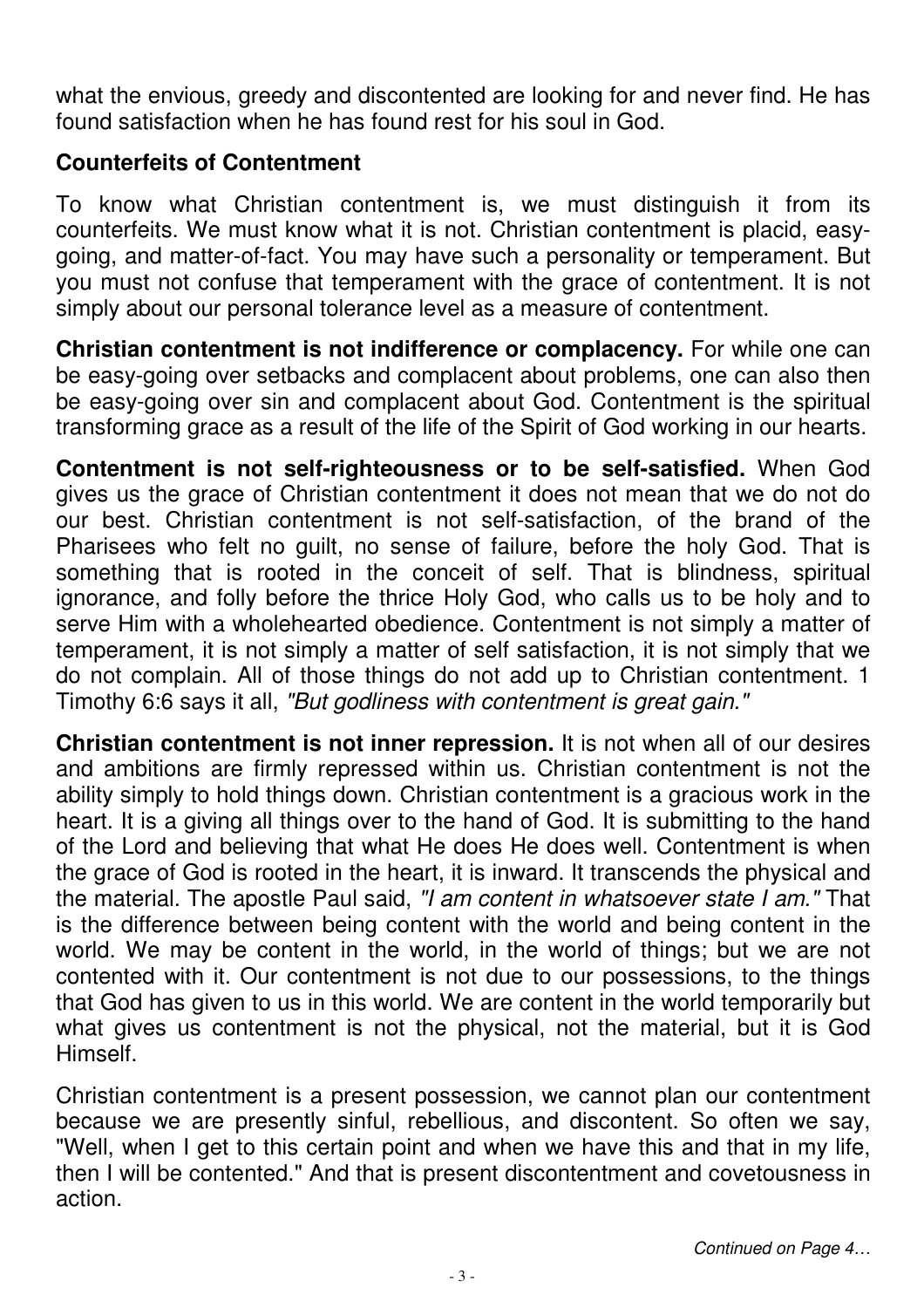The Word of God teaches contentment (1 Timothy 6:6). The psalmist says, "I will both lay me down in peace, and sleep: for thou, LORD, only makest me dwell in safety." (Psalm 4:8). It is the present possession of Christ. It is the present knowledge of faith that God rules over all. **Contentment is a present possession, not only a future hope.** 

Be alert and fight against all that becomes an obstacle to Christian contentment. There is always the temptation and danger of covetousness. The Lord warned, Beware of covetousness. A man's life consists not in the abundance of the things that he possesses (Luke 12:15). Do not lay up for yourselves treasures upon earth, where moth and rust corrupt and where thieves break through and steal (Matthew 6:21-33). Remember that it is harder for those who have riches to enter into the kingdom of heaven. Let the grace of God transforms us in our life toward money and toward worldly things and possessions in a very profound way. We must be aware of the deceitfulness of riches that is spoken by our Lord in the parable of the sower (Matthew 13). Happiness, personal worth and success are not found in one's possessions, or achievements. That is worldly paganism in action. True religion is a complete trust in God. Covetousness dulls our spiritual senses and debases us and turns our minds into a mind of physical pleasure and personal gain.

# **Spiritual Joy and Satisfaction**

**Contentment, therefore, is the grace of God to make God's value judgments concerning what is truly rich.** True richness is to have a clear conscience before God and a joy in serving God with whatever he has given us (Acts 23:1, 24:16). True richness is to have fellowship with the living God through faith in Jesus Christ. True richness is the peace of God in my heart. True richness is the assurance that we are accepted in the beloved Son of God.

Learn to be content in the Lord and avoid practical avarice or covetousness which is rebellion against the will of God.

Discontentment and rebellion before God will do two things. It will, first of all, make us blind to the gifts that God has given to us in our wives or husbands, church, talents and possessions because we become too obsessed with what they are not than with what God wants us to be. So we can become blind to the gifts that God has given. Secondly, it will make you unable to appreciate Him and murmur and complain against Him instead just like the Israelites in the wilderness (Numbers 11:1-10).

**Discontentment is basically rooted in discontentment with God, with the truth of His sovereignty or the lack of understanding of it.** That must come down to our hearts. Our lives are marked out with His gracious care.

**Contentment gives us peace and strength and an eagerness and…**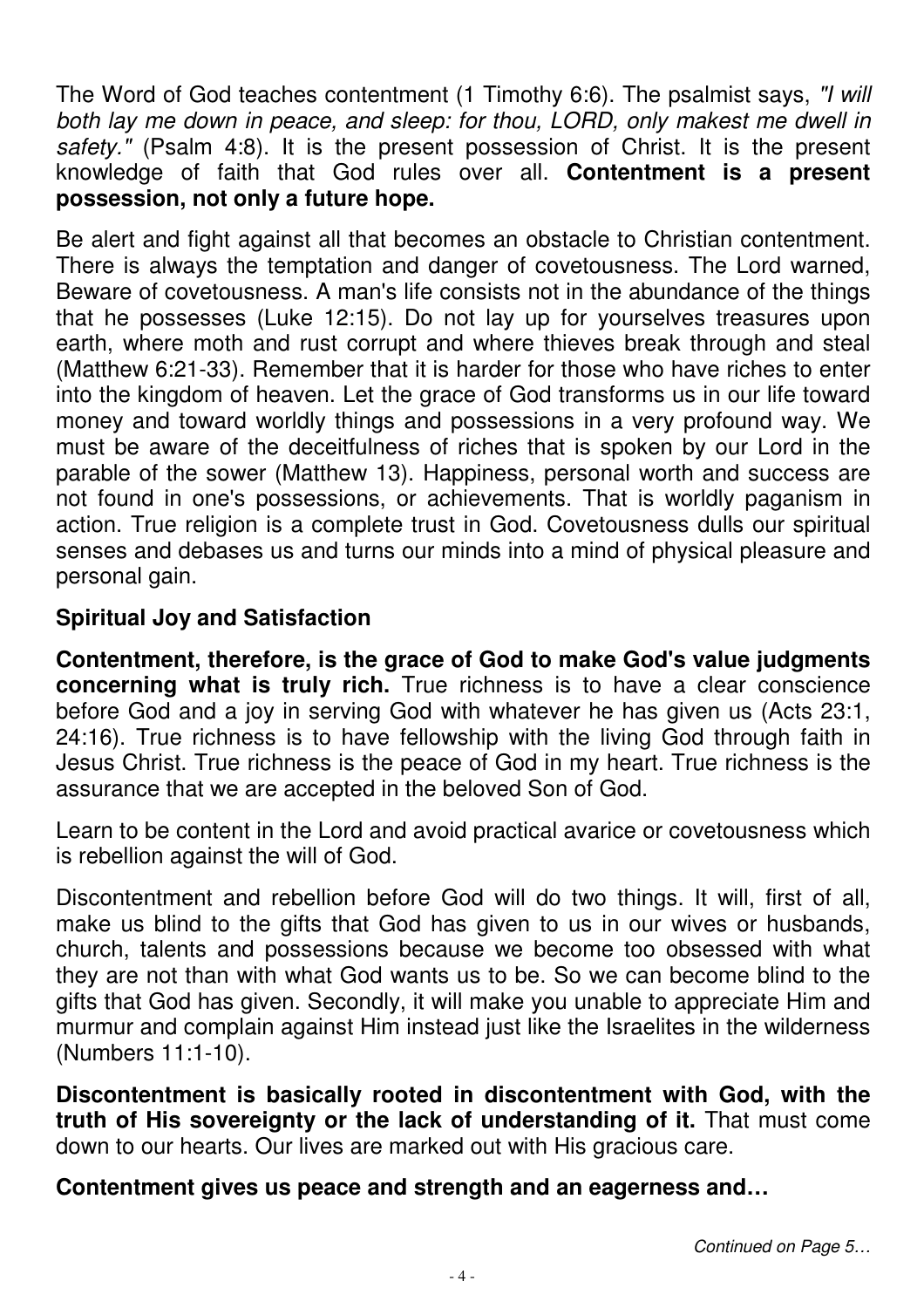**readiness to serve Him.** It is an inner calm with the grace of God so that we become a devoted worker. We become energetic unto every good work. The contented person is the person who has a spiritual sensitivity. He believes that God is with him and he is content to persevere in obedience. Hear the word of God: "Thou wilt keep him in perfect peace, whose mind is stayed on thee" (Isaiah 26:3). Let us trust in the Lord Jehovah, for in the Lord is everlasting strength.

### **Present Reality in Christ**

God has supplied all our needs all these years and we have lacked nothing. He has always faithfully provided, and we thank Him and those who were His agents to help us in times of need.

Are we unshakably content in Christ? Our greatest need is to know that we are all sinners and God is the only Saviour and Lord and know that He is with us when we repent and believe in Him. That is all we want as Psalm 23:1 says, "The LORD is my shepherd; I shall not want."

Are we truly content in the Lord today? Are we united with Jesus Christ by saving faith in him alone? Can we rest in God completely, no matter what happens? Our Lord says "Come unto me, all ye that labour and are heavy laden, and I will give you rest." (Matthew 11:28)

# **Conclusion**

Let us dare to believe and trust in the promises of God's word. We are able to do all things in him who gives us strength constantly. Our life does not consist in the abundance of things, Jesus said. Our life consists in our vital union with Jesus Christ, and he can cause us to be content always. Therefore, let us not be anxious with anything (Philippians 4:6). He is with us, and he shall never leave us nor forsake us (Hebrews 13:5), He will be with us, strengthening us, even in the hour of our death and when we die, God will send his angels to carry us into the very presence of God. He who has started the wonderful saving work in our souls will continue and finish it till the very end, and make us victorious and glorious at His soon coming and that is our greatest contentment.

> Rev Jack Sin, Maranatha B-P Church, S'pore (adapted from Maranatha Messenger dated 9 March 2008)